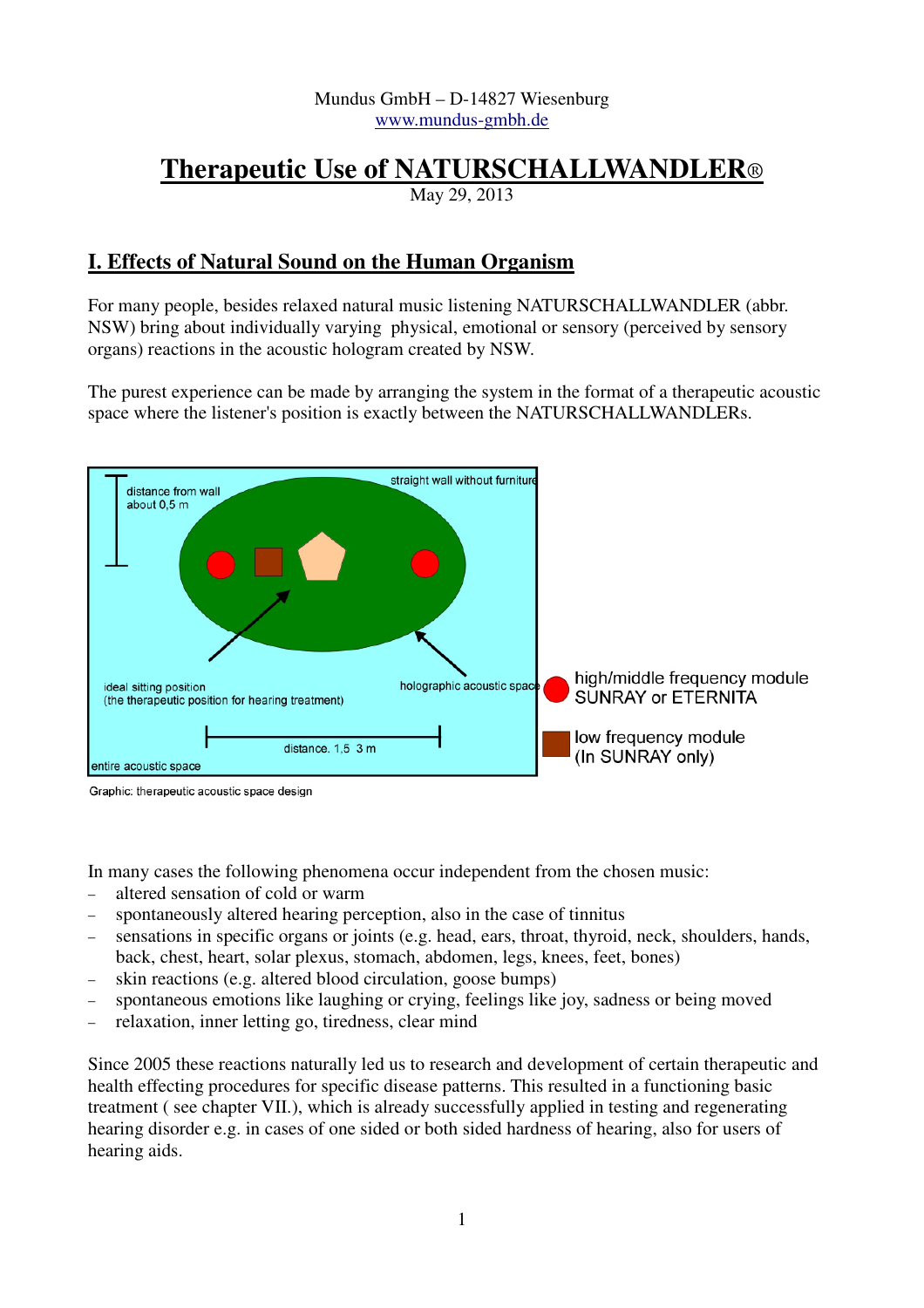# **II. Specific Characteristics of Natural Sound**

The special effect of NSW is based on the following physical characteristics and qualities, which are also given in the sound radiation in nature.

#### **1.) The quality of sound movement in all directions**

All frequencies of the sound produced by NSW move simultaneously from one point in all directions. Beginning at the campanoid (a fixed geometric double cone shaped in a certain way) the total spectrum of sounds spreads out into space spherically.

#### **2.) The quality of sound evolvement with hardly any pressure**

NATURSCHALLWANDLER® creates sound by its specific geometric shape and especially aligned frequency separating filters almost without acoustic pressure. The biggest amount of the normally existing pressure is neutralised by the double cone (campanoid), located between the middle and high frequency module. The sound frequencies can harmoniously move into the three dimensional space, permeating each other without mutual blocking. Thus the organism, experiencing sound pressure as unnatural and unhealthy, is not forced to protect itself. In an acoustic space without this pressure the organism opens up and reacts relaxed and harmoniously.

Treatments of visually handicapped or blind people with NSW impressed by showing the strong wish to avoid the sound pressure of conventional acoustic systems. It can be assumed that blind people have a particularly sensitive and refined sense of hearing. After careful acoustic sensing and a personal test of sound pressure blind people feel attracted to the acoustic hologram and place themselves in the middle of it quite close to the system.

#### **3.) The three dimensional sound space**

When two sources of sound spherically radiate sound waves into space they permeate each other and create a three dimensional acoustic space. In this acoustic space – the acoustic hologram humans can perceive sound frequencies and their radiation not only right/ left, but also back/ front and below and above. He/ she can listen into the depth of space. This equals natural human hearing. Rooted in an evolution based structure of processing acoustic information it is recognised as part of a natural order.

#### **4.) Applied physics of natural sound: permeation, resonance, reflection**

Any sound radiation stimulates the materials around. Depending on density, mass and their own natural vibration sound frequencies always permeate, reflect and resonate with matter in their surrounding. The undirected, pressureless sound frequencies of NSW can e.g. permeate the human body. The listener feels like flooded with music ("like bathing in sound").

At the same time because of the high vibrational capacity of the body cells themselves and of cell liquid, of body tissues, of skin and bones a strong resonance with the received sound field happens. In case the sound frequencies are able to move harmoniously the body also resonates harmoniously respectively the sound frequencies have a harmonizing effect. Thus potentially the body's own selfregulation is activated and stimulated .

Consequently it is also depending on the frequencies (of the chosen piece of music) to which degree cells are able to resonate harmoniously. This means that normally the organism resonates differently with a sonata of Mozart or Heavy Metal music, with a bird song or a chainsaw.

Summary: The physical combination of all mentioned aspects in a NATURSCHALLWANDLER R (sound movement in all directions, no sound pressure, acoustic hologram, permeation/ resonance) initiates self regulation in the whole organism including the cell level.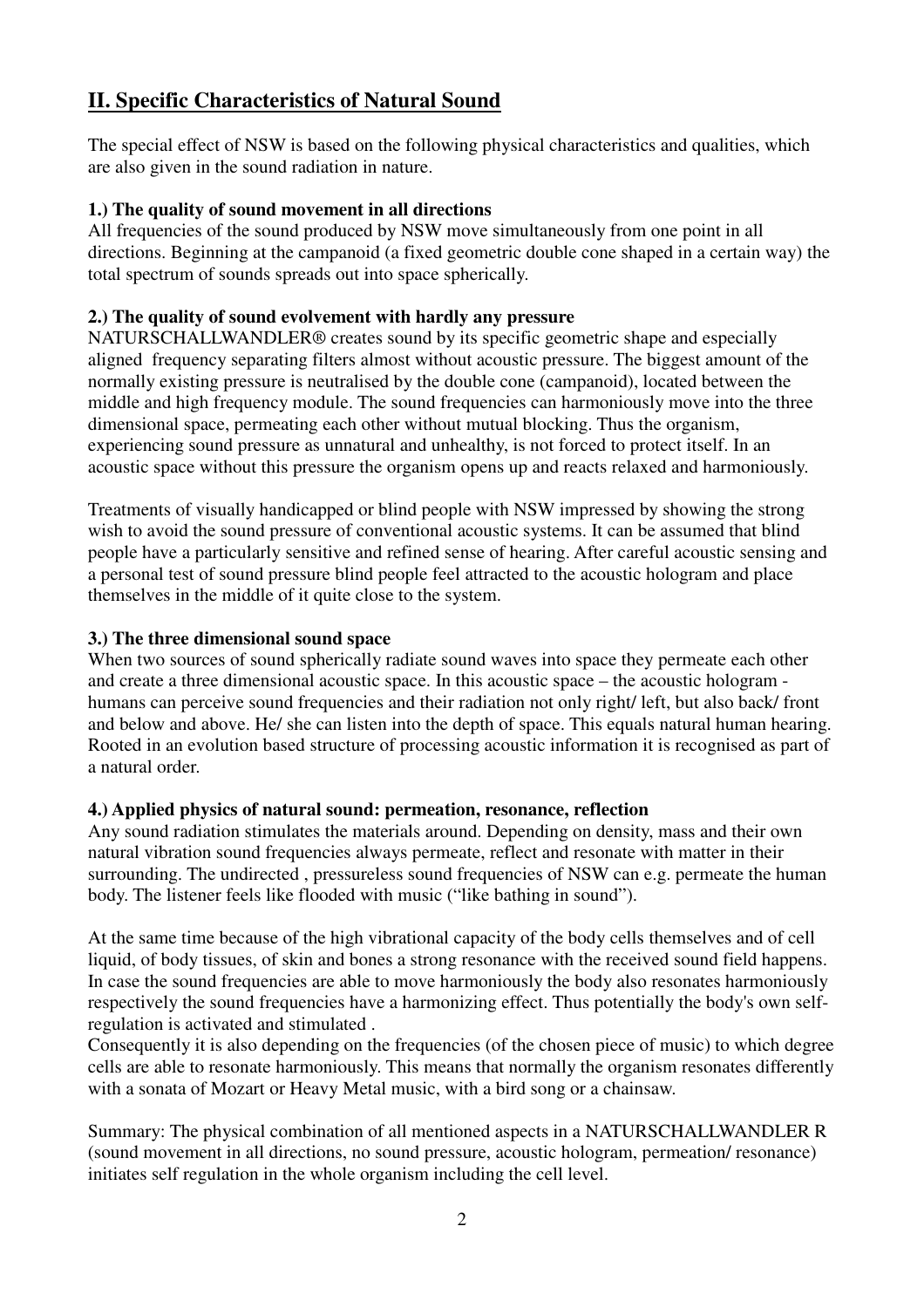# **III. The Aural Sense and the Brain – Processing Sound Information**

The ear converts sound waves transmitted through air (air conduction) into nerve impulses which then are processed by the brain as acoustic information. But the brain can also process frequencies of the bones, especially deep frequencies (bone conduction) as well as high frequencies of the skin (skin conduction). All sensory functions of sound intake together, in combination with the correct processing of this information in the brain – in the first place in the auditory cortex – is what we call the human hearing sense (=sound intake and processing).

A well functioning hearing sense gives us an overall and precise orientation in space through auditory perception. The perception of near and far from the own position in relation to static and moving other objects/ bodies in the overall closer and further environment has to be located by the hearing sense. Almost simultaneously this perception has to be calculated and located in the brain in order to define the own position in the three dimensional space as well as in the time dimension as precise as possible. Own movements or movements of others, distances, approaches, standstill and speed

must be taken in acoustically, conducted to the acoustic cortex in the brain through the central nervous system where they are analysed, evaluated, respectively calculated.

Every inner ear is connected to both halves of the brain. This is the precondition for the comparison and the calculation of acoustic signals in the brain.

What is remarkable here is that the sense of balance is also located in the ear.

#### **IV. A Natural Acoustic Order**

For the relation between good hearing, a stable and vital body feeling and clear and precise spatial orientation it is of great importance to be aware that these vital functions are based on mathematic calculations in the brain. When hearing is in disorder, or when confusing acoustic information is delivered to the brain, a correct and clear calculation of the acoustic process of the environment and a clear orientation are also disturbed. The result is stress for the whole organism.

Orientation in space happens through three dimensional axes of coordinates distinguishing between

- front back horizontal axis
- above below vertical axis
- right left lateral axis

These spatial axes of coordinates are the orientation for the clear calculation of one's own position in relation to all other active existing sound sources and resonating materials. A spatial localisation arises through one's own acoustic perception. When the localisation in the

axes of coordinates is set properly and works stable, one can speak of a healthy sense of hearing.

Good hearing is characterised by clear spatial perception and orientation, definite localisation of sound sources, precise and clear hearing, a definite personal position (also in the meaning of inner sense of self) , a healthy body feeling, a good sense of balance – all these are precious qualities resulting from a vital, intact hearing and the correct calculation made in the brain.

# **V. Hearing Regeneration by Natural Sound**

Since 2005 MUNDUS GmbH in cooperation with scientists, doctors, therapists and pedagogues explores the connections between natural sound, undirected sound movement and the effect on the human organism and the hearing capacity. In this period of time several thousand individuals were able to experience NATURSCHALLWANDLER® and contributed various impressions and perceptions for a deeper understanding of natural acoustic and further development of NSW. What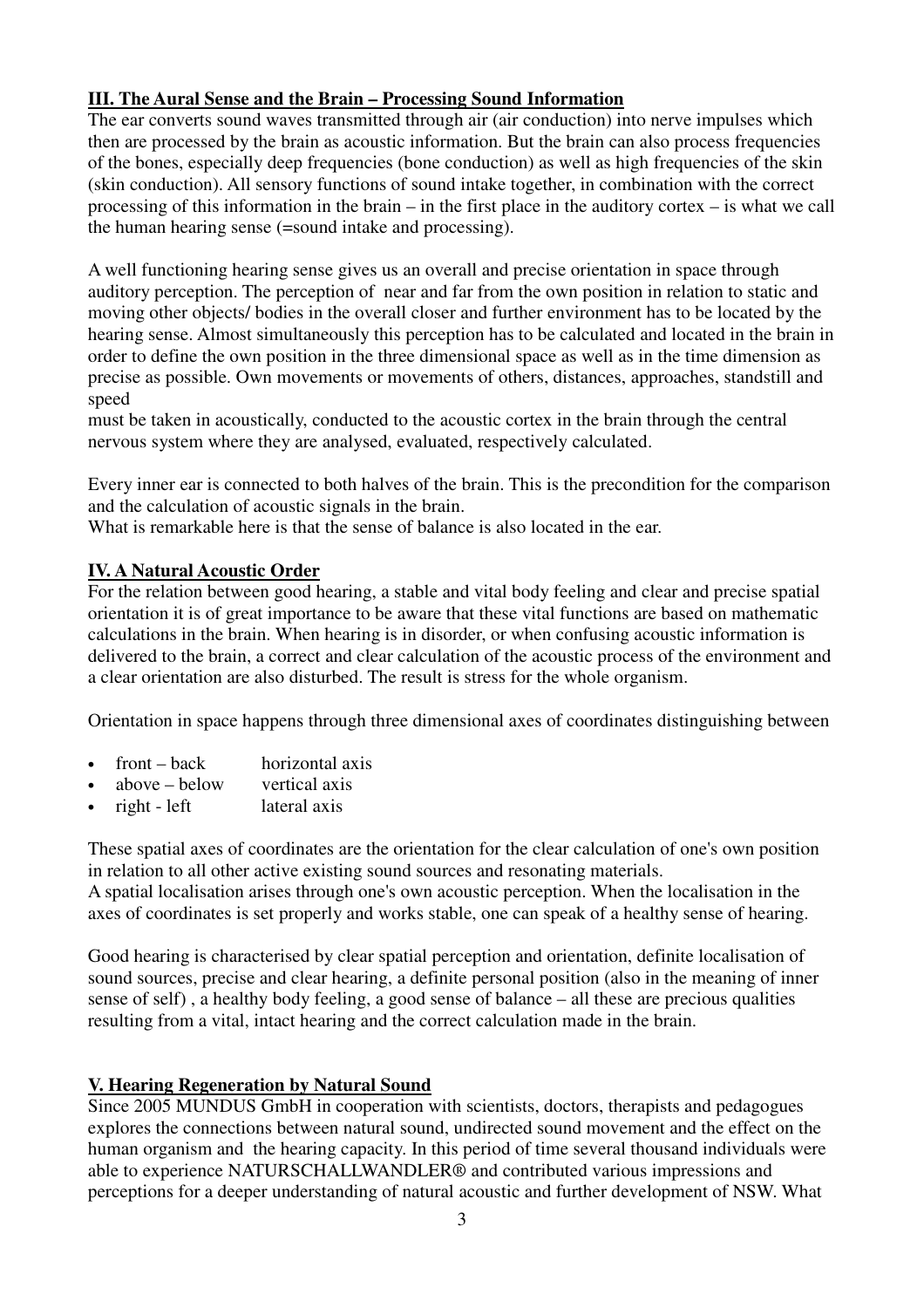we call natural acoustic are the physical processes in arising and spreading of sounds as they happen without human influence or manipulation.

These insights led more and more to a non-invasive (medical or therapeutic treatment where no medical instrument enters the body) functioning basic treatment for humans for a systematic analysis of the current auditory skills and space perception as well as for an active regeneration of the three dimensional localisation of sound sources. This treatment can basically be applied to any one.

#### **VI. Existing Experiences in Hearing Regeneration**

In working with NATURSCHALLWANDLER®s various observations of the regeneration of hearing damages ask us to explore and take a new look at their development as well as their treatment possibilities.

Basically we find three kinds of hearing damages, always result of a traumatic experience with an effect on hearing.

#### 1.) **Accident or mechanical effect**

- e.g. the ear is injured by external circumstances

#### 2. **Overload of the hearing sense by a too high sound level**

- e.g. blast trauma from a shot, explosion trauma, noise trauma, also related to disharmonious frequencies like chainsaw, aircraft engine

#### 3. **Traumatic hearing experiences independent from the sound level**

- e.g. a child experiences a fierce row of the parents, insults, hostility, shouting, humiliations

All mentioned traumatic hearing experiences can lead to physical damages or to incorrect processing of information in the brain (e.g. in the case of Tinnitus) or there is a combination of both effects. This is a protection mechanism of the brain as a control center varying in length to avoid further traumatic experiences. Longer lasting restrictions of the hearing sense often lead to the manifestation of wrong hearing habits, (e.g. turning one's head with the supposedly 'better' ear forward).

In a medical examination normally the mentioned hearing problems are only seen as caused by physical reasons. However we have often made the experience that for many individuals such forms of hearing restrictions can be regenerated with our basic treatment.

# **The following hearing problems can usually be eased with the basic treatment:**

- − one sided and both sided hearing disorder and deafness
- − necessity of hearing aids
- − so-called age-related hearing loss
- − missing perception of certain frequencies
- − Tinitus
- − high volume sensitivity

Repeated and regular listening to NATURSCHALLWANDLERs combined with following through the basic treatment helps the organism to get used to the right hearing- brain- coordination again and to train correct processing of acoustic information anew.